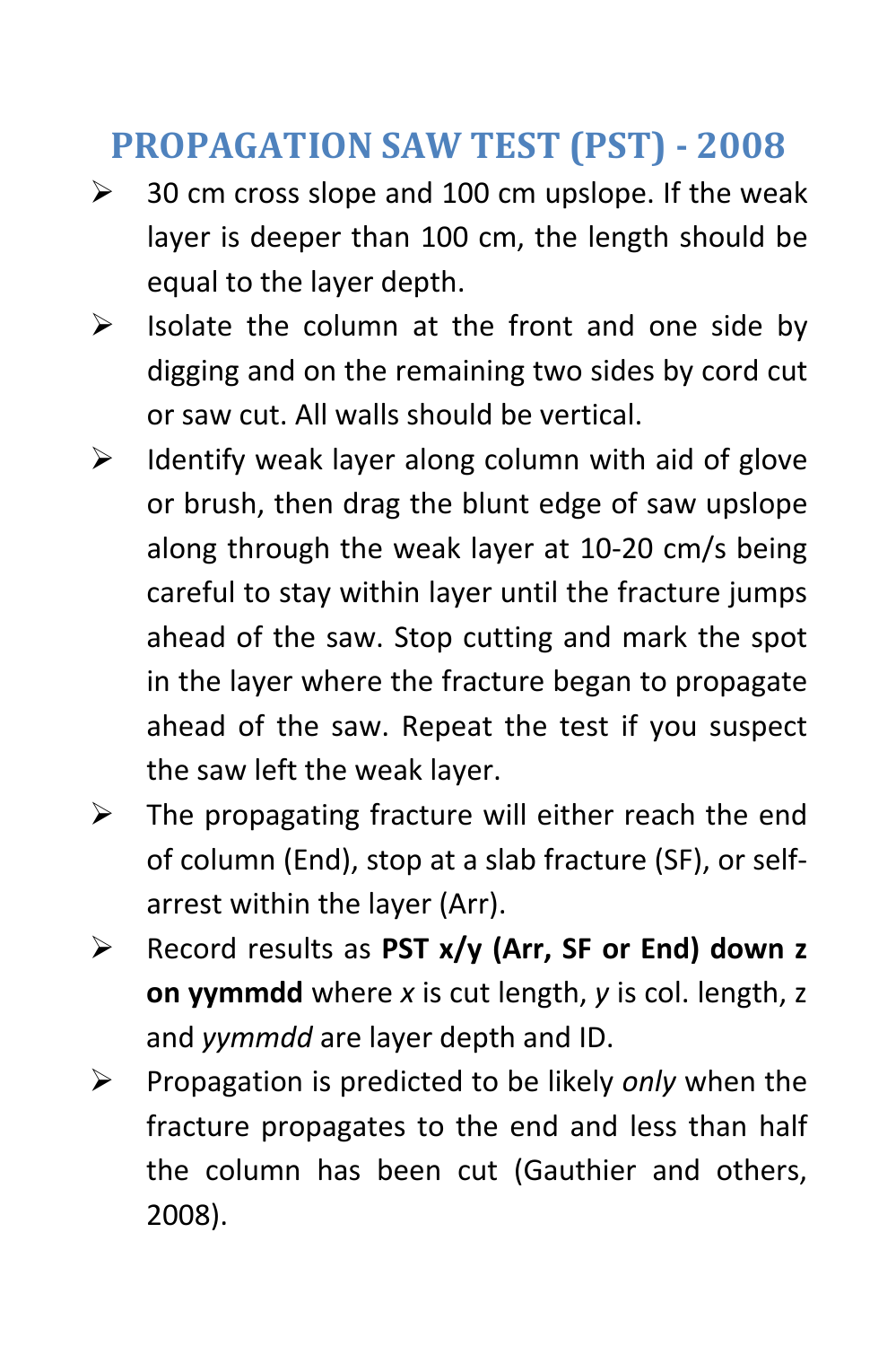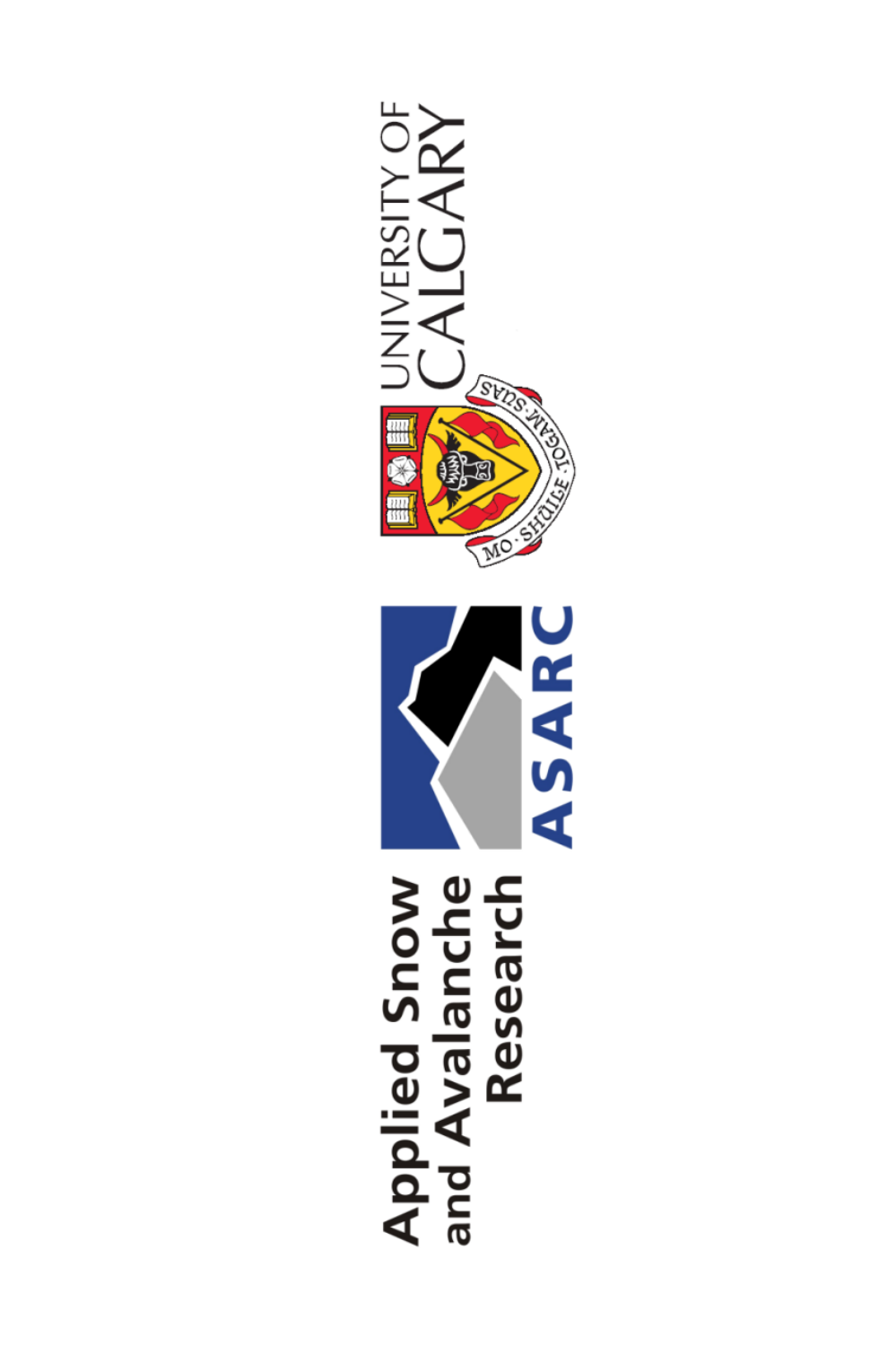

Fig. 1: PST column schematic with observable result types.



Fig. 2: Isolating a PST column (left) and saw-cutting upslope along the weak layer with the blunt edge (right).